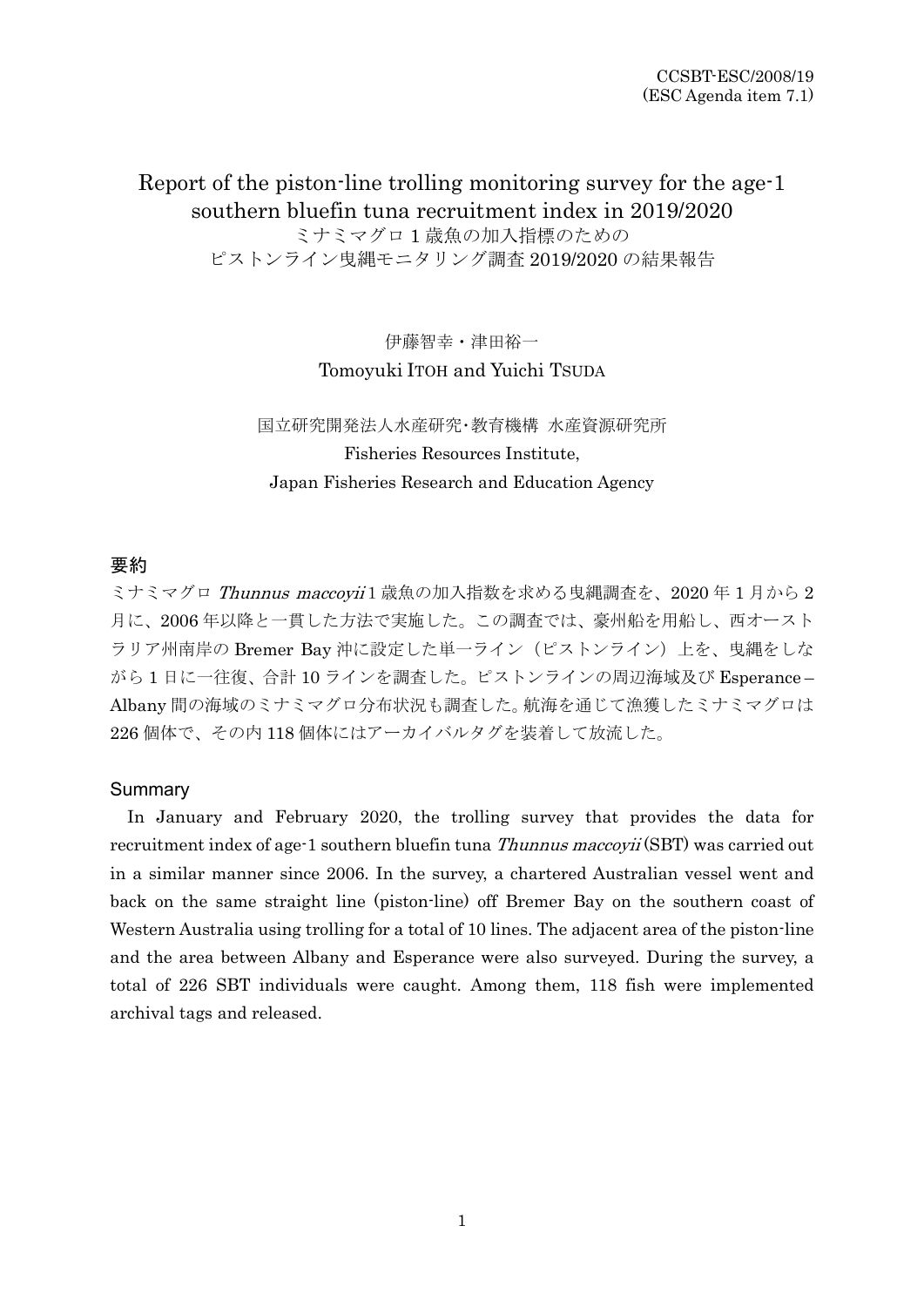## 1. Introduction

Recruitment level is crucial information on stock management of fish, including southern bluefin tuna (*Thunnus maccoyii*, SBT). Several research activities have been attempted for the recruitment monitoring of SBT. Since 1989, Japan has conducted a series of recruitment monitoring survey within a cooperative research framework with Australian scientists. Japan carried out a trolling and pole-and-line catch monitoring survey from 1989 to 1993, and then carried out an acoustic monitoring survey using sonar and echo sounder from 1995 to 2006, for age-1 SBT distributed off the southern coast of Western Australia (Itoh 2006). The recruitment index derived from the acoustic monitoring survey predicted the low recruitment levels of the 1999-2001 year classes of SBT which was confirmed several years later by the model-based assessment so that it was likely to be a reliable index. However, the survey was ceased after the final survey in 2006 due to the budget restriction. Alternatively, we have carried out a trolling survey since 2006. Australia had carried out a scientific aerial survey in the Great Australian Bight in South Australia since 1993 and provided the recruitment indices, as the aerial survey index, to CCSBT (Eveson et al. 2006). The aerial survey was discontinued after 2017 because of budgetary reason and logistical problems. Since 2016, pilot Gene Tagging (GT) project has been started instead of the aerial survey. GT estimates the absolute amount of resources of age-2 SBT for the next Management Procedure (MP).

The trolling survey is a reasonable way to know the recruitment status of age-1 SBT. The recruitment index of age-1 SBT from this survey have provided to CCSBT as a fishery independent indicator and robustness test for MP. This survey finds SBT schools by trolling off southwestern Australia. Additionally, we set the single straight transect line in the survey area and are investigating intensively each year on this line (Itoh and Kurota 2006). This survey is a long-term survey covering 14 years from 2006 to 2019 (Itoh and Kurota 2006, Itoh and Sakai 2007, 2008, 2009a, 2010, Itoh et al. 2011, 2012a, 2013, Itoh and Tokuda 2014, Itoh and Tsuda 2016, Tsuda and Itoh 2017a, 2018a, 2019a). The long time series data can be expected to detect not only the interannual fluctuation of recruitment of age-1 SBT but also a medium-term trend of it. Additionally, the recruitment index from this survey become available immediately in the same year of the survey carried out, i.e. the time-lag from the survey to data become available is 0 year. On the other hand, the GT data has provide a short time series. The estimated absolute age-2 SBT abundance from GT has the time-lags of 2 years from sampling to the data become available. Therefore, in order to find recruitment failure, if it occurred, as quick as possible and understand the recruitment trend roughly, it is necessary to continue the trolling survey for the age-1 SBT.

In January and February 2020, we carried out the 14th trolling monitoring survey. This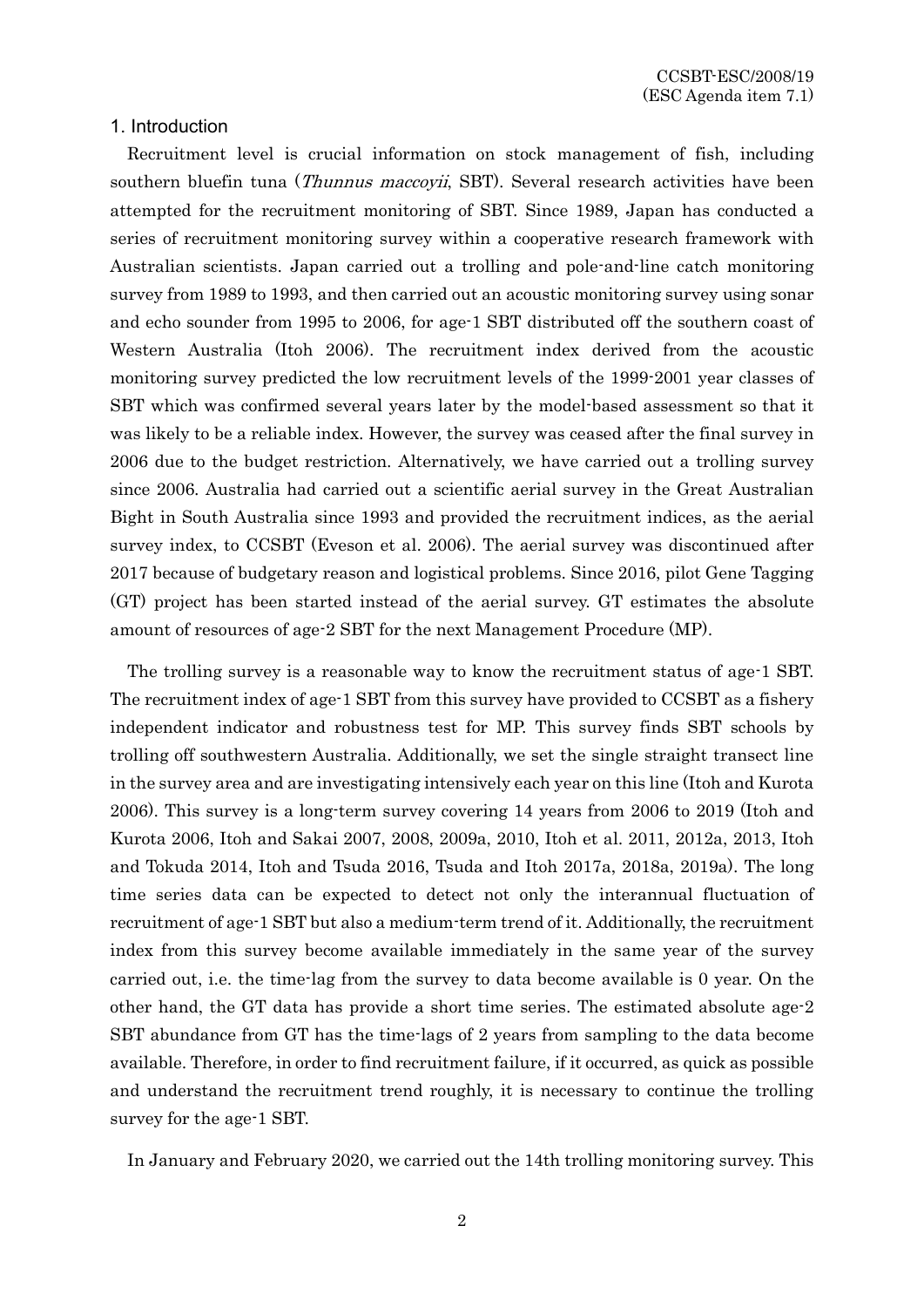paper describes the general results of the survey. The trolling index calculated from this survey data is described in another paper (Itoh and Tsuda 2020 CCSBT-ESC/2008/20).

# 2. Materials and methods

An Australian vessel, *The Southern Conquest* with 17 m in total length, was chartered (Fig. 1). Two researchers and two Australian crew members were on board.

The survey area was off the southern coast of Western Australia between off Esperance (123E) and east of Albany (117E), including off Bremer Bay (Fig. 2). The area covers about 450 km x 60 km. The continental shelf of about 70 m in depth extended largely from the coast, and then dropped sharply at shelf-edge to deeper than 500 m in depth within 2 km distance. The piston-line laid between the two points almost same as previous years; one was at 34°29′12″S - 119°23′15″E and the other was at 34°45′00″S - 119°36′44″E so that the piston-line covered a range from the continental shelf to offshore through shelf-edge in distance of 35.76 km.

The vessels engaged in the survey from 5:00 to 17:00 and anchored in the calm bay at night. The vessel operated trolling at speed of 7-8 knots. Eight trolling lines at maximum were trolled. Each line has one hook with a plastic lure. The specifications of the trolling gears were consistent with those used in the last year survey. Because the trolling index derived from the survey is based on the number of SBT schools, not the total number of SBT individuals caught, we did not try to maximize the number of fish caught.

Individual fish caught of any species were measured by its length. SBT in good condition were tagged with an archival tag (Lotek Inc., LAT2810L) and released without conventional tags. Some other SBT individuals were weighed and taken biological samples (stomach contents, otoliths, and muscle tissue). There were some SBT individuals only its fork length (FL) measured and released.

Oceanographic observation for vertical profile of temperature and salinity (conductivity) was carried out at 14 points using the Conductivity-Temperature-Depth profiler (JFE Advantech Co. ltd., CTD RINKO-Profiler) to just above sea bottom or 200 m in depth. GPS position data were recorded every second.

## 3. Results

The trolling survey started on 30 January 2020 off Esperance in south Western Australia. The vessel moved to the west after 1-day survey off Esperance and we surveyed off Bremer Bay from 1 to 2 February. The vessel moved to further west to Albany on 3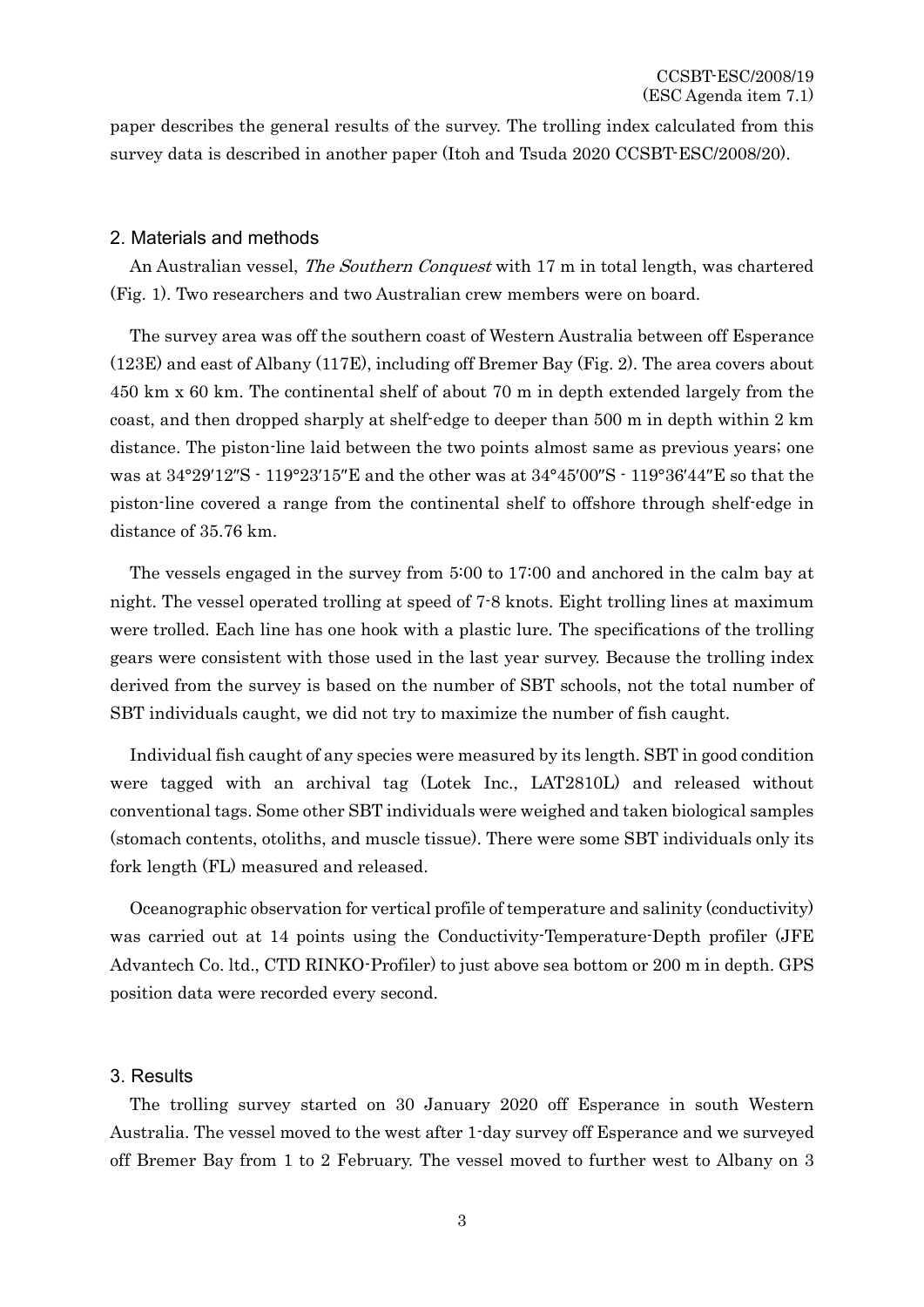February and we surveyed for 2 days, in addition to two days of strong winds without research. The vessel went back to Bremer Bay on 8 February. After we surveyed off Bremer Bay again for 3 days, the vessel went back to Esperance and we surveyed again off Esperance from 13 to 15 February. The piston-line off Bremer Bay was surveyed in 5 days for 10 lines.

During the survey, a total of 333 fish were hooked, including 226 SBT, 8 skipjack Katsuwonus pelamis, 27 yellowtail kingfish Seriola lalandi, 52 oriental bonito Sarda orientalis and 20 unidentified and escaped fish far from the vessel. 118 out of 226 SBT were implemented archival tags into their body cavities. 93 SBT were killed for biological sampling. Total weight of SBT killed was 238.6 kg.

Length frequency of SBT caught in the 2020 survey is shown in Figure 3. There are four components of SBT in this area: age-0.3 in 30-35 cmFL, age-1.0 having mode at around 48 cmFL, age-1.3 in 57-63 cmFL, and age-2 in 65-80 cmFL (Itoh et al. 2012b). There are two sub-cohorts in age-1 presumably doe to different spawning peaks exists in October and January/February. (Age is estimated from fork length in the following description.) Last survey in 2019, we observed age-1.0 and age-2 fish in almost the same numbers, which was unusual compare to previous years. In 2020, age-1.0 fish was dominant, which is a usual pattern in previous years. Small number of age-2 is corresponds with the result of small proportion of age-1 fish in 2019. The number of fish in age-0.3 was relatively large in 2020.

In SBT distribution in this area, there area tow patterns. One is distributed mainly o the continental shelf and few in shelf-edge. This pattern is frequently observed in recent years. The other is substantial fish are distributed in shelf-edge, which was observed in the early 2010s. In either of patterns, many fish are distributed in topographic features (lumps) and few fish are distributed offshore of shelf-edge. In 2020, SBT in age-1 distributed on continental shelf and few in shelf-edge. In the case of age-0.3 SBT, most of they were caught near shelf-edge. Age-1 SBT were observed anywhere between Esperance and Albany. SBT of age-1 of 10 fish were caught on the piston-line.

## 4. Discussion

Fishery data are basic information to assess the current stock status of SBT in CCSBT. Especially, CPUE of Japanese longline, which covers wide area, season and SBT age range that based on detailed information reported from fishermen, is a long time series index more than 40 years for SBT stock status. The aerial survey was also valuable research. It covered a wide area in a short duration of time in the Great Australian Bight (GAB) by using airplane and data of school biomass is derived as an estimation of a spotter. However,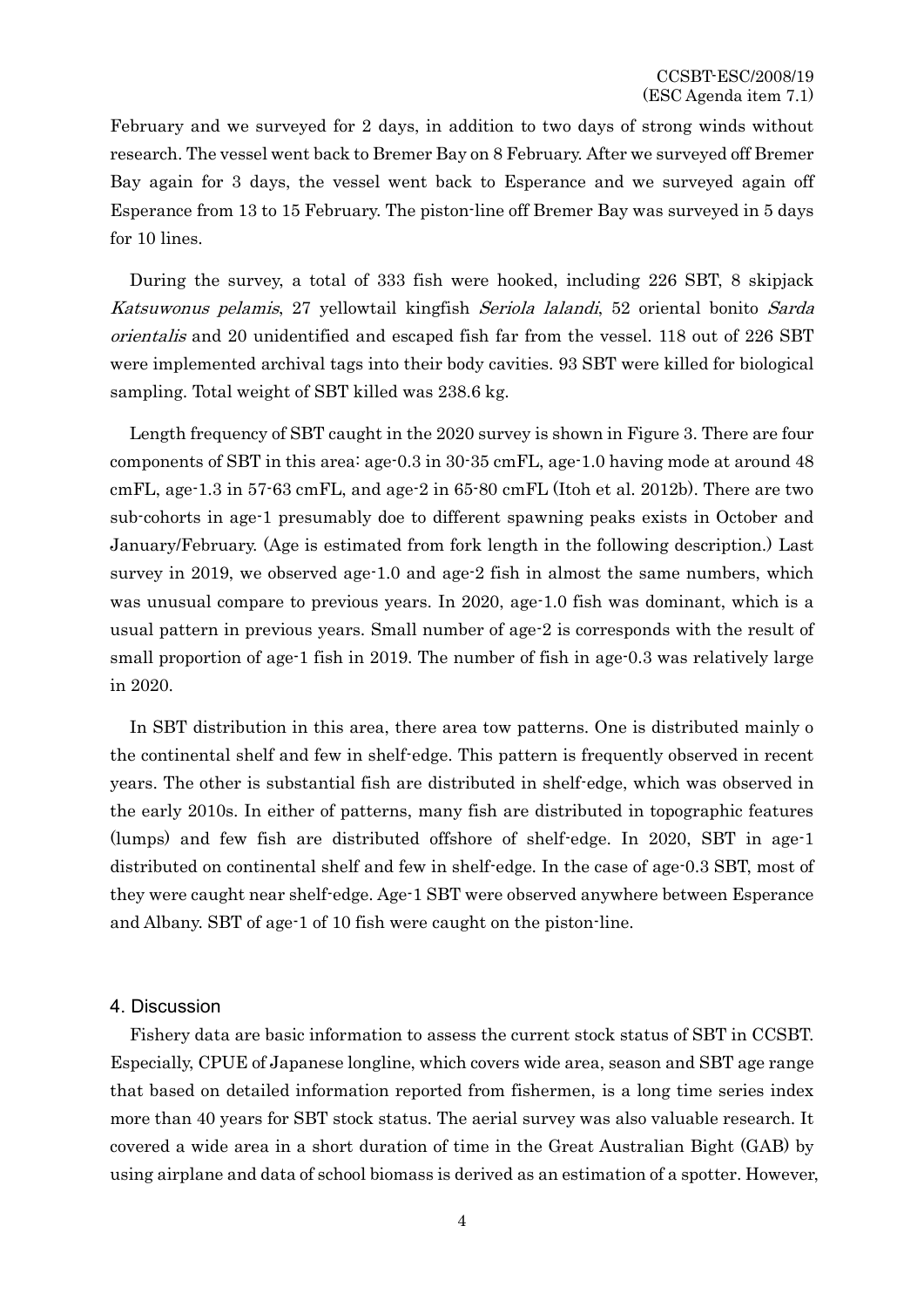there is no index that directly reflects the status of SBT stock in whole ranges in both age and geographical distribution. Therefore, we need to collect a variety of information as many as possible to decide stock status appropriately. Trolling survey provides important information of age-1 SBT abundance.

The design of the trolling survey corresponds to the temporal and spatial distribution of age-1 SBT, although its survey period and geographic area are limited. A majority of age-1 SBT is thought to be distributed in the coastal area of Western Australia in austral summer (Itoh and Sakai 2009b). Then the age-1 SBT widely migrates to east and west at the end of the summer, although the majority of the SBT move to the GAB. SBT of age-2 and older are distributed so widely in the area between off New Zealand and off Cape, and the fish returns to GAB by the following year is not always. Therefore, the recruitment survey targeting age-1 SBT in the southern coast of Western Australia may have a potential to provide abundance index that represents whole the stock at age-1 SBT.

To derive accurate year trend in an index of recruitment level, we need to exclude other factors that fluctuate by year. Carrying out the survey in a consistent method for all years is a good way for this. We have not changed the gear specification used, and general research method for 14 years. We changed the survey vessel at the  $10<sup>th</sup>$  and  $12<sup>th</sup>$  survey, but the type and size of the vessels were consistent all the survey. The survey area has been consistent for 14 years where the main survey area has been off Bremer Bay and carried out the piston-line survey. Such consistent survey design is expected to facilitate to obtain an index that reflects only for annual SBT recruitment change. Additionally, the trolling is robust survey method against environmental factors, including wind, wave, and swell. There were a few days that suspended the research during the cruise due to rough sea condition in 14 years. We did not find a tendency that SBT were less caught in rough weather condition (see Tsuda and Itoh 2017c CCSBT-ESC/1708/24).

Agreements of trends were observed between the trolling survey indices derived from this survey and several recruitment indices from the CCSBT stock assessment, e.g. recruitment output from the Operating Model and nominal CPUE of age-4 SBT in Japanese longline (Itoh 2014). Up to now, the trolling survey appeared to succeed in providing data for the recruitment index that represents the whole age-1 SBT stock. Then, there is no need to change the current survey design so far.

However, it does not guarantee the survey design to be appropriate in the future. There are several points of concerns to be pointed out relating representativeness of the research data against the whole age-1 stock. SBT distribution within the survey area may change by year. For example, although many SBT were caught on the shelf-edge in 2006, 2007 and 2009, few SBT were caught there in recent years (2012-2020). To reflect such annual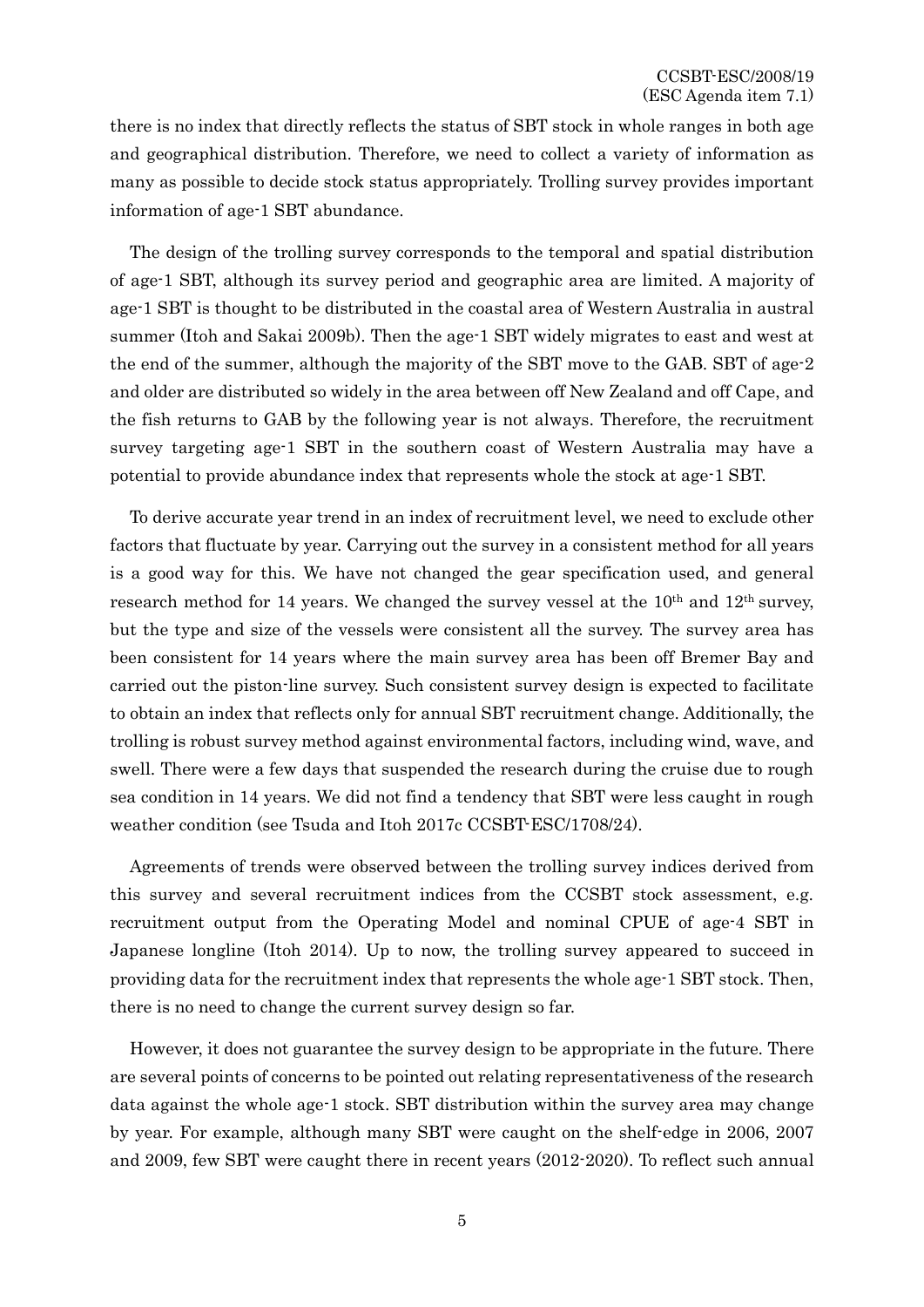distribution changes on the abundance index, we are intensively conducting the trolling on the piston-line covered from shore to offshore and developing a grid-type trolling index covering all survey area (Itoh 2014, Tsuda and Itoh 2017b, 2018b, 2019b, Itoh and Tsuda 2020).

Another concern is the residence time of age-1 SBT in the survey area. Although the survey period from January to early February overlaps the residence time of juvenile SBT in the survey area, the peak of migration through the survey area may be varied. The previous study showed the temporal patterns of residence times of juvenile SBT in the survey area related to these spatial migration pathways in 2004-2007 (Fujioka et al. 2010). The inshore-migrating SBT were left progressively from the survey area in the early month of each summer (Dec-Feb) in 2005/06 and the shelf migrating SBT remained on the shelf over a longer period (Dec-Apr) in 2004/05 and 2006/07. The abundance index may be affected by the proportion of the age-1 SBT population migrating in the survey area. The mechanism for the temporal and spatial movement patterns must be considered related to oceanographic conditions. Electronic tagging would be an effective way to know the movement pattern of age-1 SBT on the environmental condition.

The sub-cohort structure is also of concern. All the years, age-1.0 fish were the primary component. In several years, e.g. 2011, 2012, 2013 and 2016, a significant part of age-1.3 SBT was large that corresponding to age-1, such as 42% in 2011, 55% in 2012, 36% in 2013 and 20.8% in 2016. Only a fraction of age-1.3 fish was observed in 2020. Its effect on the research design or index should be considered.

Such uncertainties on the potential existence of age-1 SBT outside of the survey area and season may harm the representativeness of the trolling indices. However, it would be a little effect if the proportion of the outside fish was negligible or such a proportion was stable over the years. If such a proportion changed largely by year probably due to the fluctuation of oceanic conditions, it may give a large impact on the trolling indices. Although we should be careful about such potential concerns, there is no actual information to support any of the concerns so far.

## Acknowledgment

We thank Mr. Colin and Mr. Price of F/V The Southern Conquest and Mr. Totterdell in MIRG for their help of this survey. We thank AFMA given us scientific research permission in the Australian coastal waters (#1004430).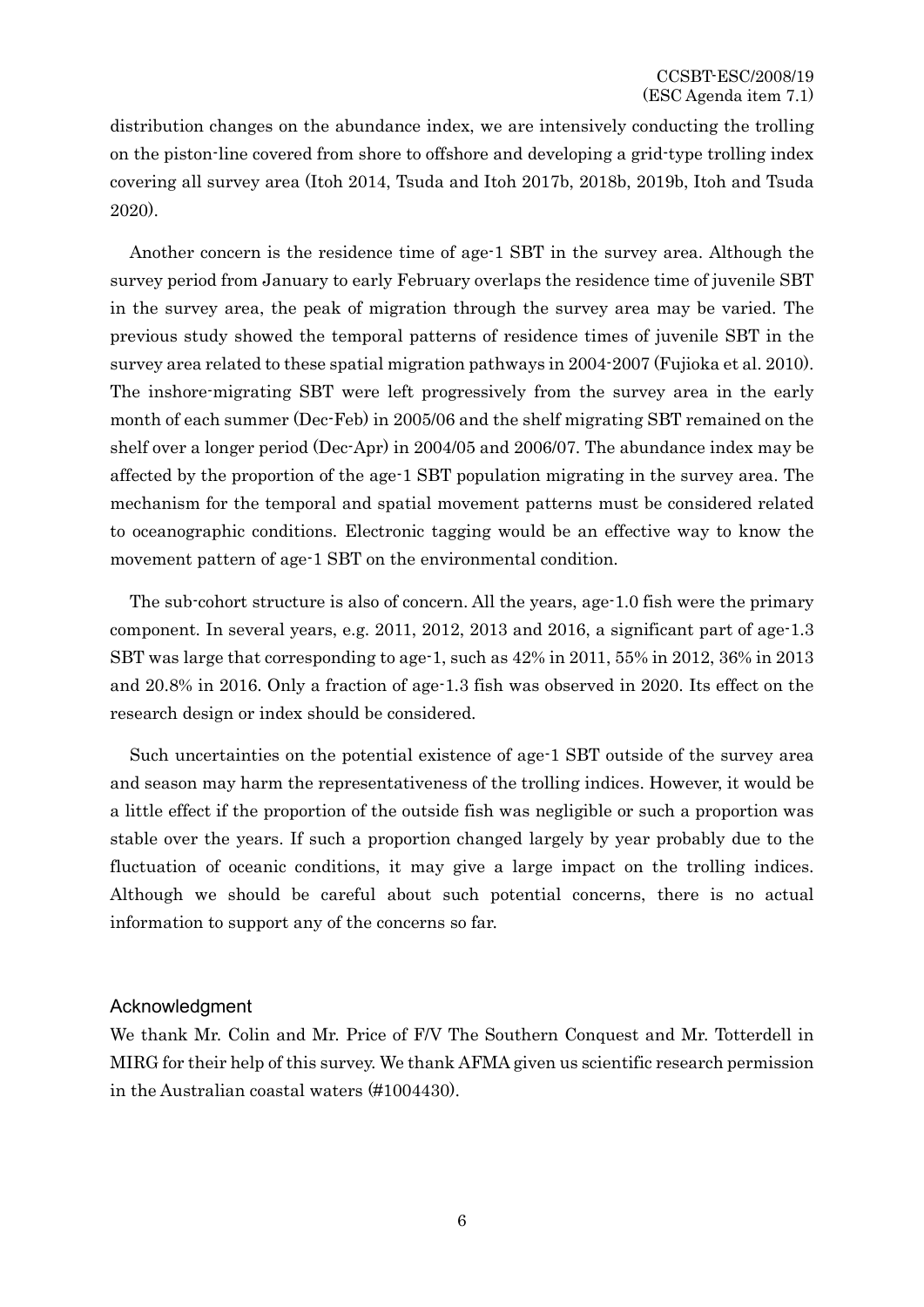## References

- Eveson, P., Bravington, M., and Farley, J. (2006) The aerial survey index of abundance: updated analysis methods and results. CCSBT-ESC/0609/16.
- Fujioka K. Kawabe, R., Hobday, A. J., Takao, Y., Miyashita, K., Sakai, O. and Itoh, T. (2010) Spatial and temporal variation in the distribution of juvenile southern bluefin tuna *Thunnus maccoyii*: implication for precise estimation of recruitment abundance indices. Fish. Sci, 76, 403-410.
- Itoh, T. (2006) Acoustic index of age one southern bluefin tuna abundance by the acoustic survey in 2005/2006. CCSBT-ESC/0609/37.
- Itoh, T. and Kurota, H. (2006) Report on the piston-line trolling survey in 2005/2006. CCSBT-ESC/0609/38.
- Itoh, T. and Sakai, O. (2007) Report on the piston-line trolling survey in 2006/2007. CCSBT-ESC/0709/34.
- Itoh, T. and Sakai, O. (2008) Report on the piston-line trolling survey in 2007/2008. CCSBT-ESC/0809/41.
- Itoh, T. and Sakai, O. (2009a) Report on the piston-line trolling survey in 2008/2009. CCSBT-ESC/0909/32.
- Itoh, T. and Sakai, O. (2009b) Distribution of age 0-1 southern bluefin tuna in Western Australia. CCSBT-ESC/0909/35.
- Itoh, T. and Sakai, O. (2010) Report of the piston-line trolling survey in 2009/2010. CCSBT-ESC/1009/25.
- Itoh, T., Fujioka, K. and Sakai, O. (2011) Report of the piston-line trolling survey in 2010/2011. CCSBT-ESC/1107/29.
- Itoh, T., Sakai, O. and Tokuda, D. (2012a) Report of the piston-line trolling survey in 2011/2012. CCSBT-ESC/1208/33.
- Itoh, T., O. Sakai, and D. Tokuda (2012b) Sub-cohort structure of southern bluefin tuna in the recruitment monitoring trolling survey in 2012. CCSBT-ESC/1208/39.
- Itoh, T., Sakai, O. and Tokuda, D. (2013) Report of the piston-line trolling survey in 2012/2013. CCSBT-ESC/1309/27.
- Itoh, T. (2014) Trolling index for age-1 southern bluefin tuna recruitment: update of the piston line index and preliminary analysis of the grid type trolling index. CCSBT-ESC/1409/34.
- Itoh, T. and Tokuda, D. (2014) Report of the piston-line trolling monitoring survey for the age-1 southern bluefin tuna recruitment index in 2013/2014. CCSBT-ESC/1409/33.
- Itoh, T. and Tsuda, Y. (2016) Report of the piston-line trolling monitoring survey for the age-1 southern bluefin tuna recruitment index in 2015/2016. CCSBT-ESC/1609/26.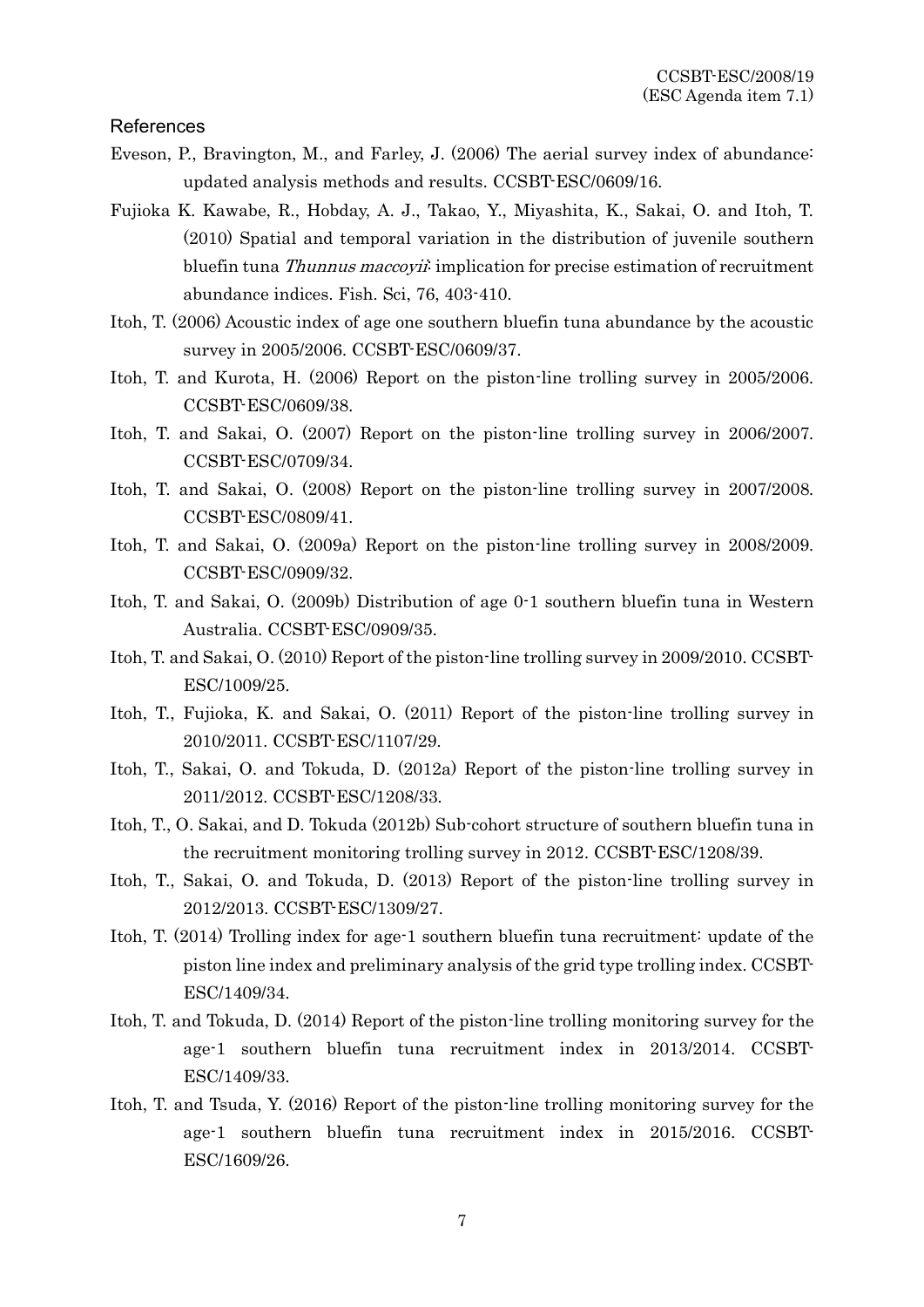- Itoh, T. and Tsuda, Y. (2020) Trolling indices for age-1 southern Bluefin tuna: update of the piston line index and the grid type trolling index. CCSBT-ESC/2008/20.
- Tsuda, Y. and Itoh, T. (2017a) Report of the piston-line trolling monitoring survey for the age-1 southern bluefin tuna recruitment index in 2016/2017. CCSBT-ESC/1708/22.
- Tsuda, Y. and Itoh, T. (2017b) Trolling indices for age-1 southern Bluefin tuna: update of the piston line index and the grid type trolling index. CCSBT-ESC/1708/23.
- Tsuda, Y. and Itoh, T. (2017c) Standardization of the grid type trolling index by environmental factors. CCSBT-ESC/1708/24.
- Tsuda, Y. and Itoh, T. (2018a) Report of the piston-line trolling monitoring survey for the age-1 southern bluefin tuna recruitment index in 2017/2018. CCSBT-ESC/1809/26.
- Tsuda, Y. and Itoh, T. (2018b) Trolling indices for age-1 southern Bluefin tuna: update of the piston line index and the grid type trolling index. CCSBT-ESC/1809/27.
- Tsuda, Y. and Itoh, T. (2019a) Report of the piston-line trolling monitoring survey for the age-1 southern bluefin tuna recruitment index in 2018/2019. CCSBT-ESC/1909/25.
- Tsuda, Y. and Itoh, T. (2019b) Trolling indices for age-1 southern Bluefin tuna: update of the piston line index and the grid type trolling index. CCSBT-ESC/1909/26.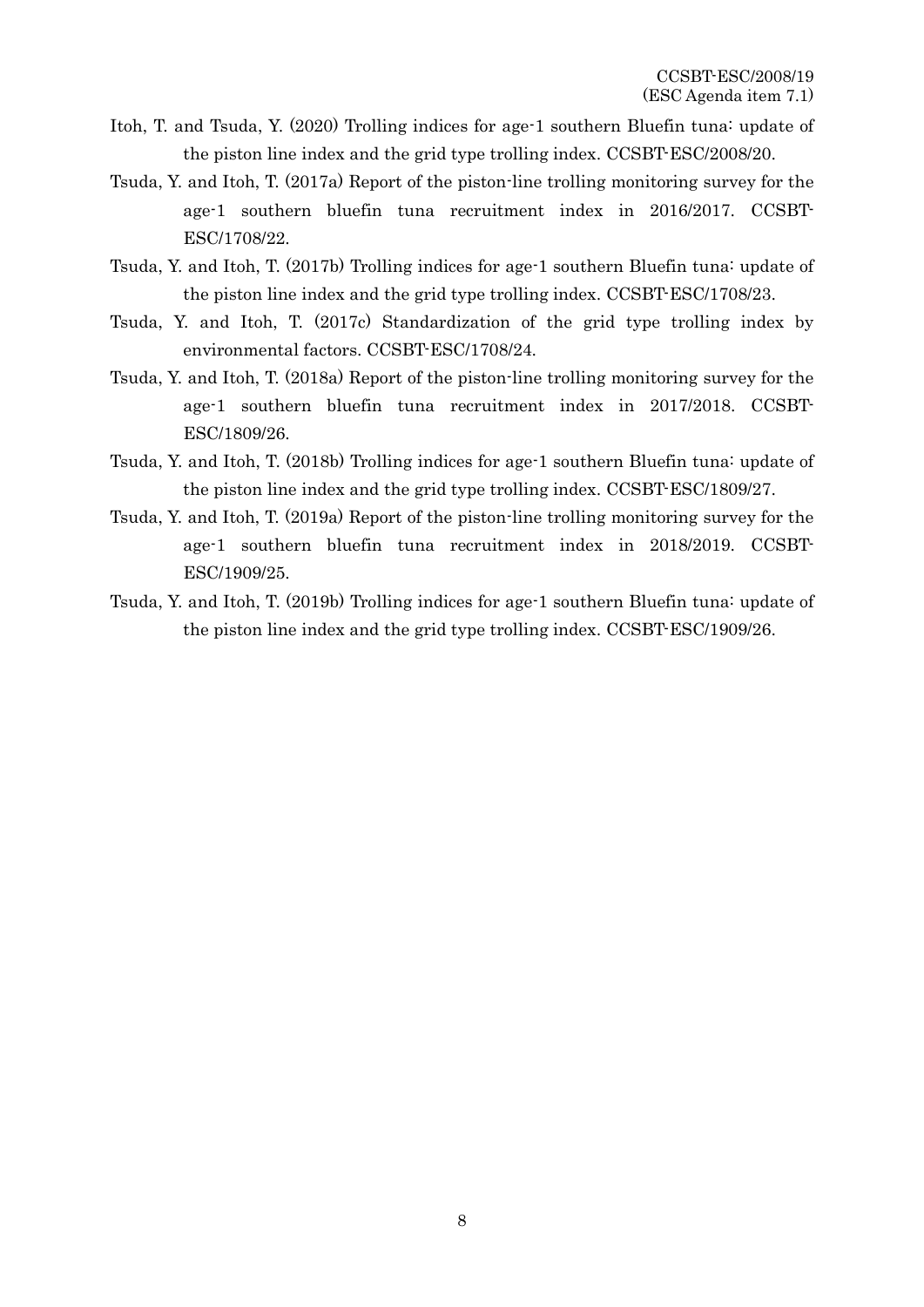

Figure 1 The Southern Conquest, used for the 2020 survey.



Figure 2 The trajectory of the vessel (line) and locations of southern bluefin tuna caught (circles) in the 2020 survey. Circles in green, red and blue represents fish size as < 43 cmFL, 43-65 cmFL, >65 cm FL, respectively. The numbers are the location at 9AM on *i*<sup>th</sup> day.